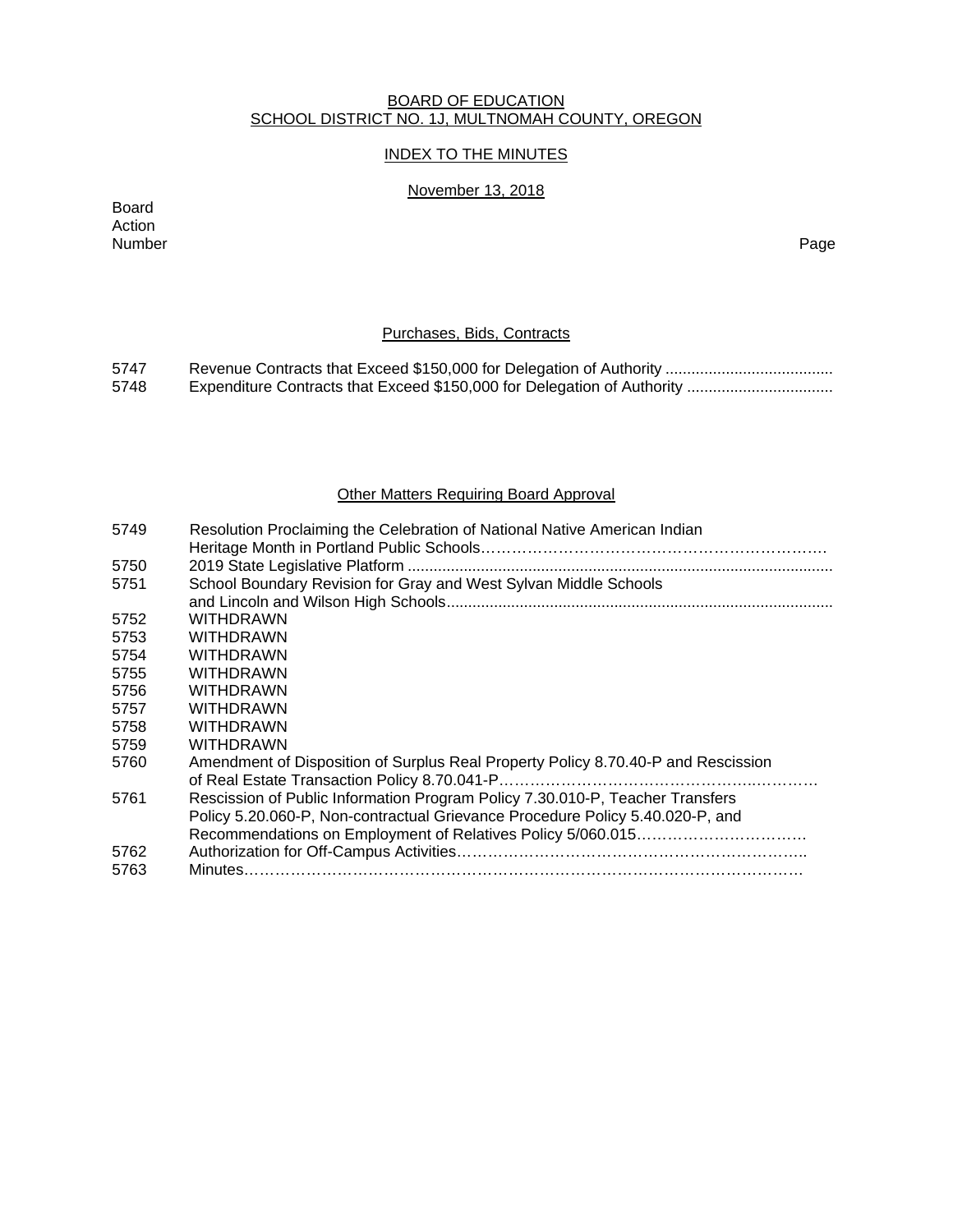# Purchases, Bids, Contracts

### Numbers 5747 and 5748

Director Kohnstamm moved and Director Brim-Edwards seconded the motion to adopt the abovenumbered items. The motion was put to a voice vote and passed unanimously (7-yes, 0-no), with Student Representative Paesler absent.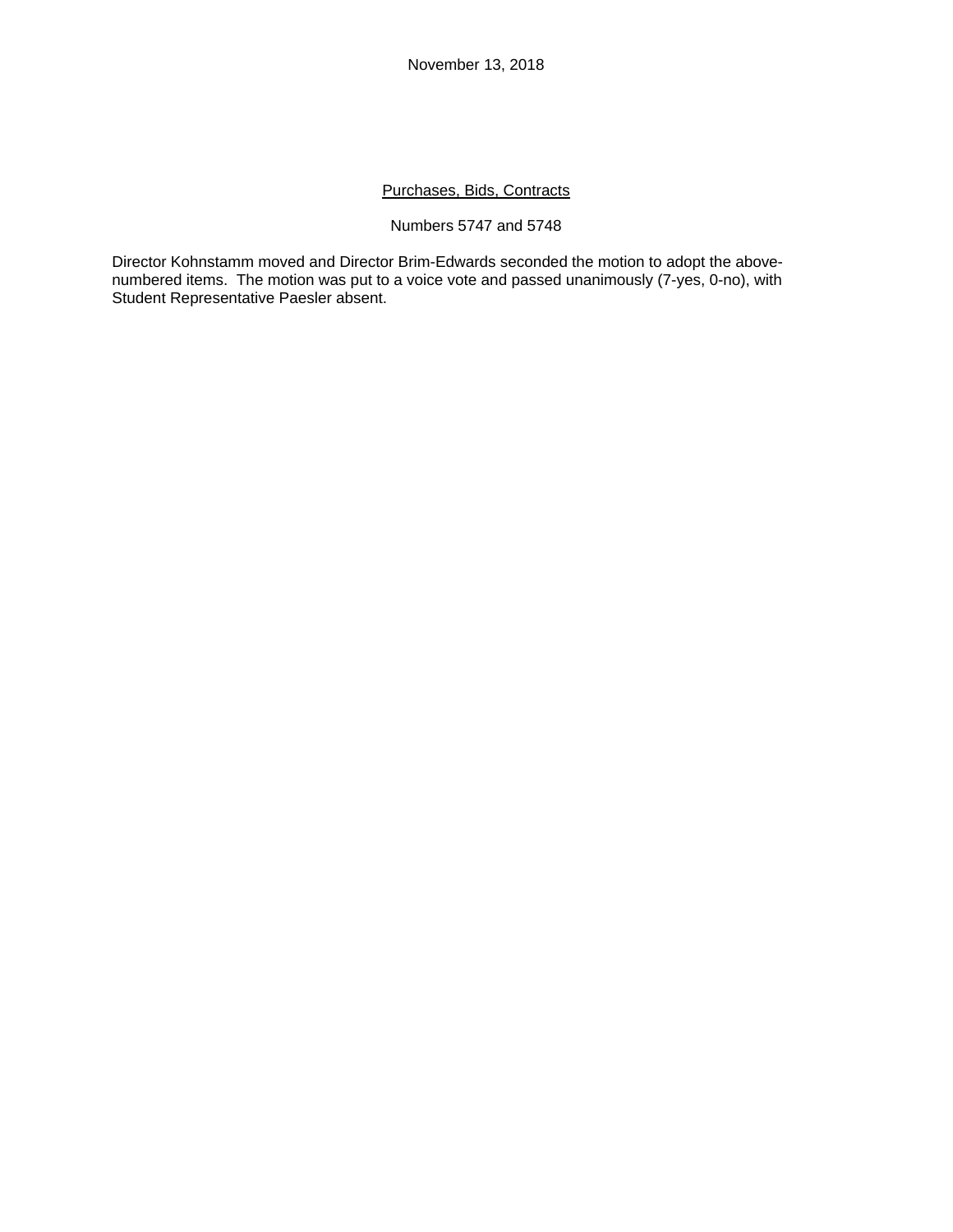### Revenue Contracts that Exceed \$150,000 Limit for Delegation of Authority

### **RECITAL**

Portland Public Schools ("District") Public Contracting Rules PPS-45-0200 ("Authority to Approve District Contracts; Delegation of Authority to Superintendent") requires the Board of Education ("Board") to enter into and approve all contracts, except as otherwise expressly authorized. Contracts exceeding \$150,000 per contractor are listed below.

### **RESOLUTION**

The Superintendent recommends that the Board approve these contracts. The Board accepts this recommendation and by this resolution authorizes the Deputy Clerk to enter into the following agreements.

### **NEW REVENUE CONTRACTS**

| Contractor | Contract<br>Term | <b>Contract Type</b> | <b>Description of Services</b> | <b>Contract</b><br>Amount | Responsible<br>Administrator.<br><b>Funding Source</b> |
|------------|------------------|----------------------|--------------------------------|---------------------------|--------------------------------------------------------|
|            |                  |                      |                                |                           |                                                        |

# **NEW INTERGOVERNMENTAL AGREEMENTS / REVENUE ("IGA/Rs")**

| <b>Contractor</b>                         | Contract<br>Term             | <b>Contract Type</b>                                       | <b>Description of Services</b>                                                                                                                                      | Contract<br>Amount | Responsible<br>Administrator,<br><b>Funding Source</b>    |
|-------------------------------------------|------------------------------|------------------------------------------------------------|---------------------------------------------------------------------------------------------------------------------------------------------------------------------|--------------------|-----------------------------------------------------------|
| <b>Reynolds School</b><br><b>District</b> | 8/1/18<br>through<br>6/30/19 | Intergovernmental<br>Agreement /<br>Revenue<br>IGA/R 67028 | Columbia Regional Program<br>will provide Reynolds School<br>District school age classroom<br>services for Deaf/Hard of<br>Hearing regionally eligible<br>children. | \$390.960          | Y. Curtis<br><b>Fund 299</b><br>Dept. 5422<br>Grant S0031 |

No New Intergovernmental Agreements/Revenue Contracts

# **AMENDMENTS TO EXISTING REVENUE CONTRACTS**

| <b>Contractor</b> | Contract<br>Term | <b>Contract Type</b> | <b>Description of Services</b> | <b>Contract</b><br>Amount | Responsible<br>Administrator.<br><b>Funding Source</b> |
|-------------------|------------------|----------------------|--------------------------------|---------------------------|--------------------------------------------------------|
|                   |                  |                      |                                |                           |                                                        |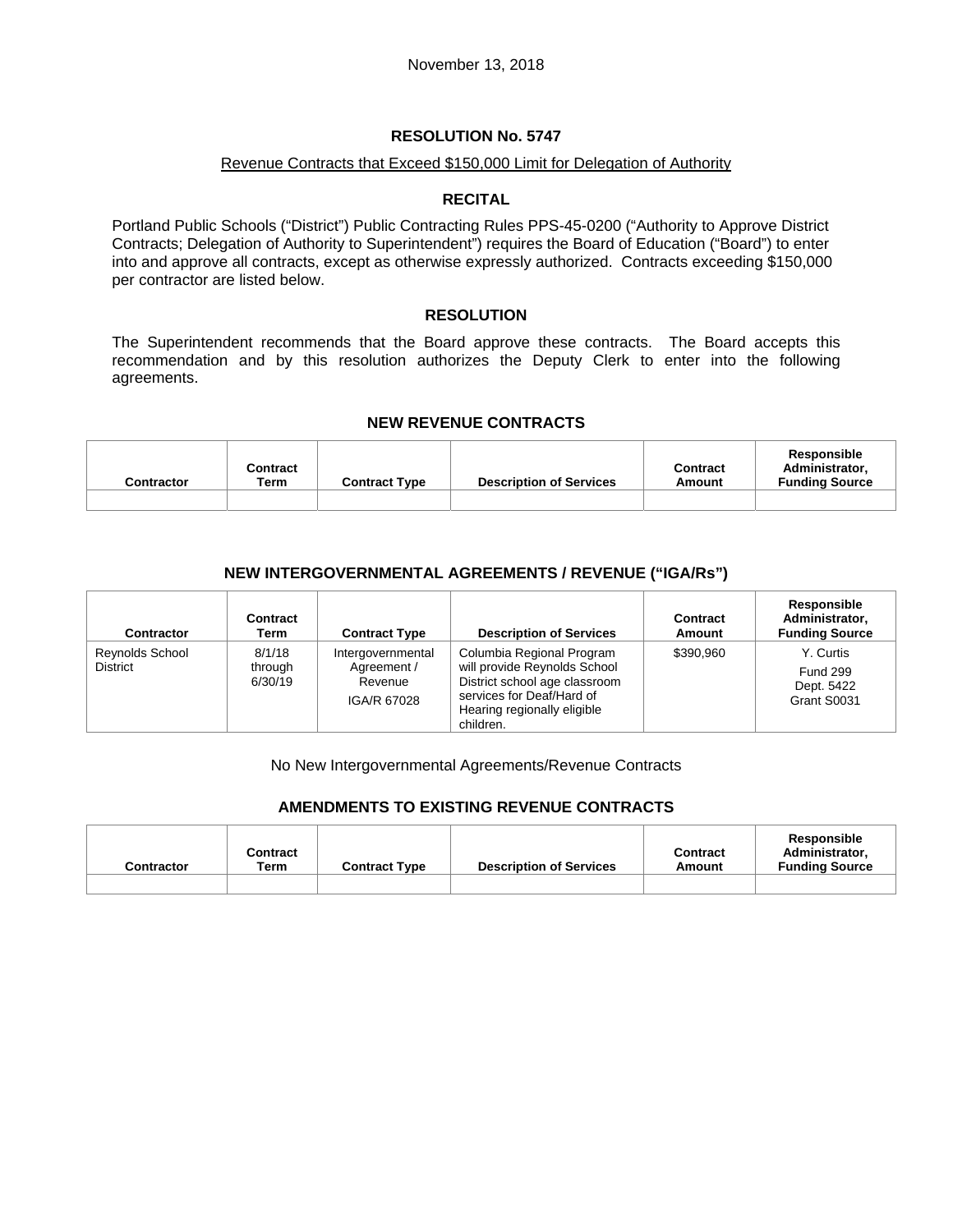### Expenditure Contracts that Exceed \$150,000 for Delegation of Authority

# **RECITAL**

Portland Public Schools ("District") Public Contracting Rules PPS-45-0200 ("Authority to Approve District Contracts; Delegation of Authority to Superintendent") requires the Board of Education ("Board") enter into contracts and approve payment for products, materials, supplies, capital outlay, equipment, and services whenever the total amount exceeds \$150,000 per contract, excepting settlement or real property agreements. Contracts meeting this criterion are listed below.

# **RESOLUTION**

The Superintendent recommends that the Board approve these contracts. The Board accepts this recommendation and by this resolution authorizes the Deputy Clerk to enter into the following agreements.

| Contractor                                  | Contract<br>Term                                                                                                         | <b>Contract Type</b>                  | <b>Description of Services</b>                                                                                                                                    | Contract<br>Amount | Responsible<br>Administrator,<br><b>Funding Source</b> |
|---------------------------------------------|--------------------------------------------------------------------------------------------------------------------------|---------------------------------------|-------------------------------------------------------------------------------------------------------------------------------------------------------------------|--------------------|--------------------------------------------------------|
| Reece Complete<br><b>Security Solutions</b> | 11/14/18<br>through<br>8/25/19<br>Option to<br>renew for<br>four<br>additional<br>one-year<br>terms<br>through<br>6/1/23 | Cooperative<br>Agreement<br>COA 67065 | Provide access control<br>installation and repair services<br>on an as-needed basis.<br>Administering Contracting<br>Agency: Fern Ridge School<br><b>District</b> | \$750,000          | C. Hertz<br><b>Fund 101</b><br>Dept. 5597              |
| Rexel Inc. dba Platt<br>Electric Supply     | 11/14/18<br>through<br>5/2/22                                                                                            | Cooperative<br>Agreement<br>COA 67026 | Purchase of goods for<br>Maintenance and Electrical<br>Departments on an as-needed<br>basis.<br><b>Administering Contracting</b><br>Agency: Multnomah County      | \$500,000          | C. Hertz<br><b>Fund 101</b><br>Dept. 5592              |

### **NEW CONTRACTS**

# **NEW INTERGOVERNMENTAL AGREEMENTS ("IGAs")**

| <b>Contractor</b>                         | Contract<br>Term             | <b>Contract Type</b>                        | <b>Description of Services</b>                                                                                                                                | Contract<br>Amount | <b>Responsible</b><br>Administrator,<br><b>Funding Source</b> |
|-------------------------------------------|------------------------------|---------------------------------------------|---------------------------------------------------------------------------------------------------------------------------------------------------------------|--------------------|---------------------------------------------------------------|
| North Clackamas<br><b>School District</b> | 7/1/18<br>through<br>6/30/19 | Intergovernmental<br>Agreement<br>IGA 67086 | Columbia Regional Program<br>and North Clackamas SD will<br>partner to deliver regional<br>services to eligible individuals<br>with Autism Spectrum Disorder. | \$339.900          | Y. Curtis<br><b>Fund 205</b><br>Dept. 5433<br>Grant G1700     |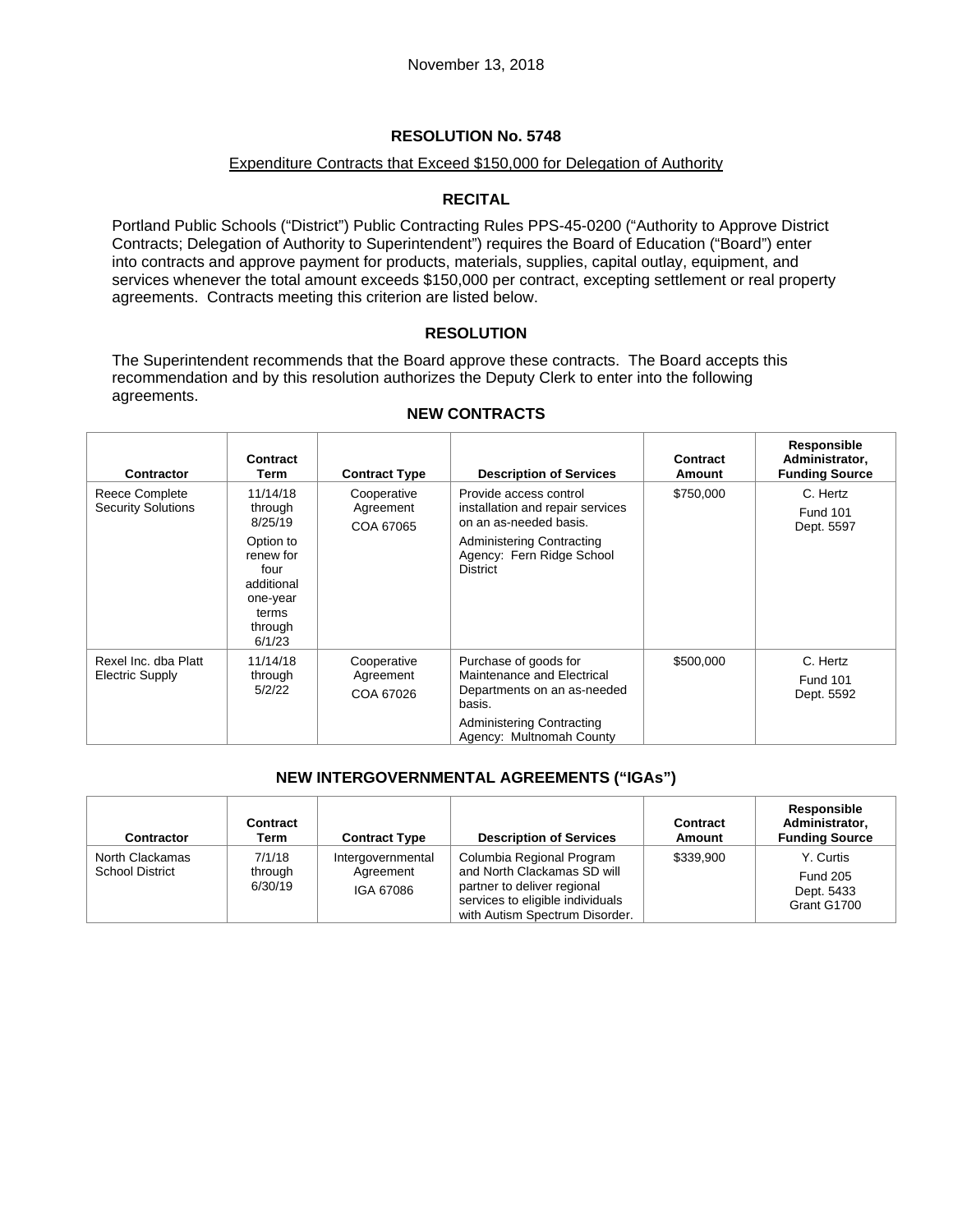| Contractor                                  | Contract<br><b>Amendment</b><br>Term | <b>Contract Type</b>                                 | <b>Description of Services</b>                                                                                                                                               | Amendment<br>Amount.<br><b>Contract Total</b> | Responsible<br>Administrator.<br><b>Funding Source</b> |
|---------------------------------------------|--------------------------------------|------------------------------------------------------|------------------------------------------------------------------------------------------------------------------------------------------------------------------------------|-----------------------------------------------|--------------------------------------------------------|
| <b>EduPoint Educational</b><br>Systems, LLC | 11/14/18<br>through<br>7/31/23       | Cooperative<br>Agreement<br>COA 59157<br>Amendment 5 | Adds funds and extends date of<br>service for EduPoint student<br>information system.<br>Lead Agency: Salem-Keizer<br>School District (Master Price<br>Agreement G-2012-100) | \$781.479<br>\$1,471,710                      | C. Hertz<br><b>Fund 101</b><br>Dept. 5581              |
| Two Ocean Partners.<br>LLC                  | 11/15/18<br>through<br>12/31/18      | <b>Personal Services</b><br>PS 65869<br>Amendment 6  | Adds funds for interim support<br>for Finance Department.<br><b>Direct Negotiation</b><br>PPS-46-0525                                                                        | \$93,000<br>\$675.941                         | C. Hertz<br><b>Fund 101</b><br>Dept. 5520              |

# **AMENDMENTS TO EXISTING CONTRACTS**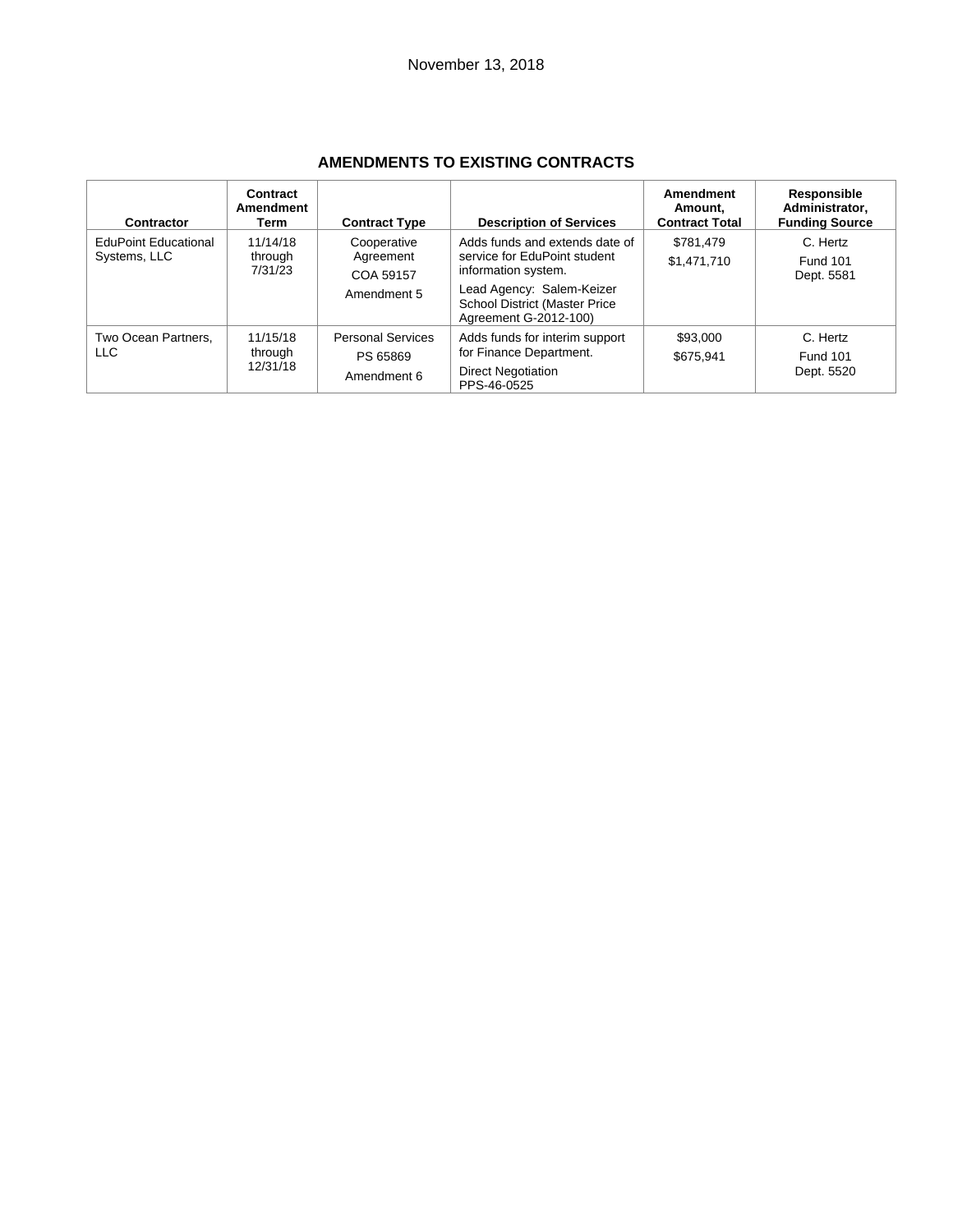### Other Matters Requiring Board Approval

#### Numbers 5749 through 5763

During the Committee of the Whole, Director Bailey moved and Director Anthony seconded the motion to adopt Resolution 5749. The motion was put to a voice vote and passed unanimously (7-yes, 0-no), with Student Representative Paesler voting yes, unofficial.

During the Committee of the Whole, Director Bailey moved and Director Anthony seconded the motion to adopt Resolution 5750. The motion was put to a voice vote and passed by a vote of 5-2 (5-yes, 2-no [Kohnstamm, Brim-Edwards]), with Student Representative Paesler voting yes, unofficial.

Chair Moore moved and Director Kohnstamm seconded the motion to add the following language to the Resolution portion of Resolution 5750: …attached hereto as Exhibit "A". The motion was put to a voice vote and passed unanimously (7-yes, 0-no), with Student Representative Paesler voting yes, unofficial.

Director Kohnstamm moved and Director Bailey seconded the motion to add the following language to the PPS Legislative Platform: Bullet 2 under Funding – "including funding to increase the length of the school year"; Bullet 3 under Other Priorities – "including students receiving special education services"; and, Bullet 5 under Other Priorities – "PPS supports and advocates for measures and funding that will help districts recruit and retain a diverse workforce." The motion was put to a voice vote and passed unanimously (7-yes, 0-no), with Student Representative Paesler voting yes, unofficial.

Chair Moore moved and Director Bailey seconded the motion to add the following language to the PPS Legislative Platform: Bullet 4 under Funding – "…budgetary carve-outs for mandated uses and ….." The motion was put to a voice vote and passed by a vote of 4-3 (4-yes, 3-no [Brim-Edwards, Kohnstamm, Rosen]), with Student Representative Paesler voting yes, unofficial.

Director Brim-Edwards provided the following statement: while there is no potential or actual conflict of interest under ORS Chapter 244, she was providing notice that the entity that employs her will be engaged in the 2019 Oregon legislative process and she may be involved in work relating to individual legislation.

During the Committee of the Whole, Director Bailey moved and Vice-Chair Esparza Brown seconded the motion to adopt Resolution 5751. The motion was put to a voice vote and passed unanimously (7-yes, 0 no), with Student Representative Paesler voting yes, unofficial.

RESOLUTION NUMBERS 5752 THROUGH 5759 WERE WITHDRAWN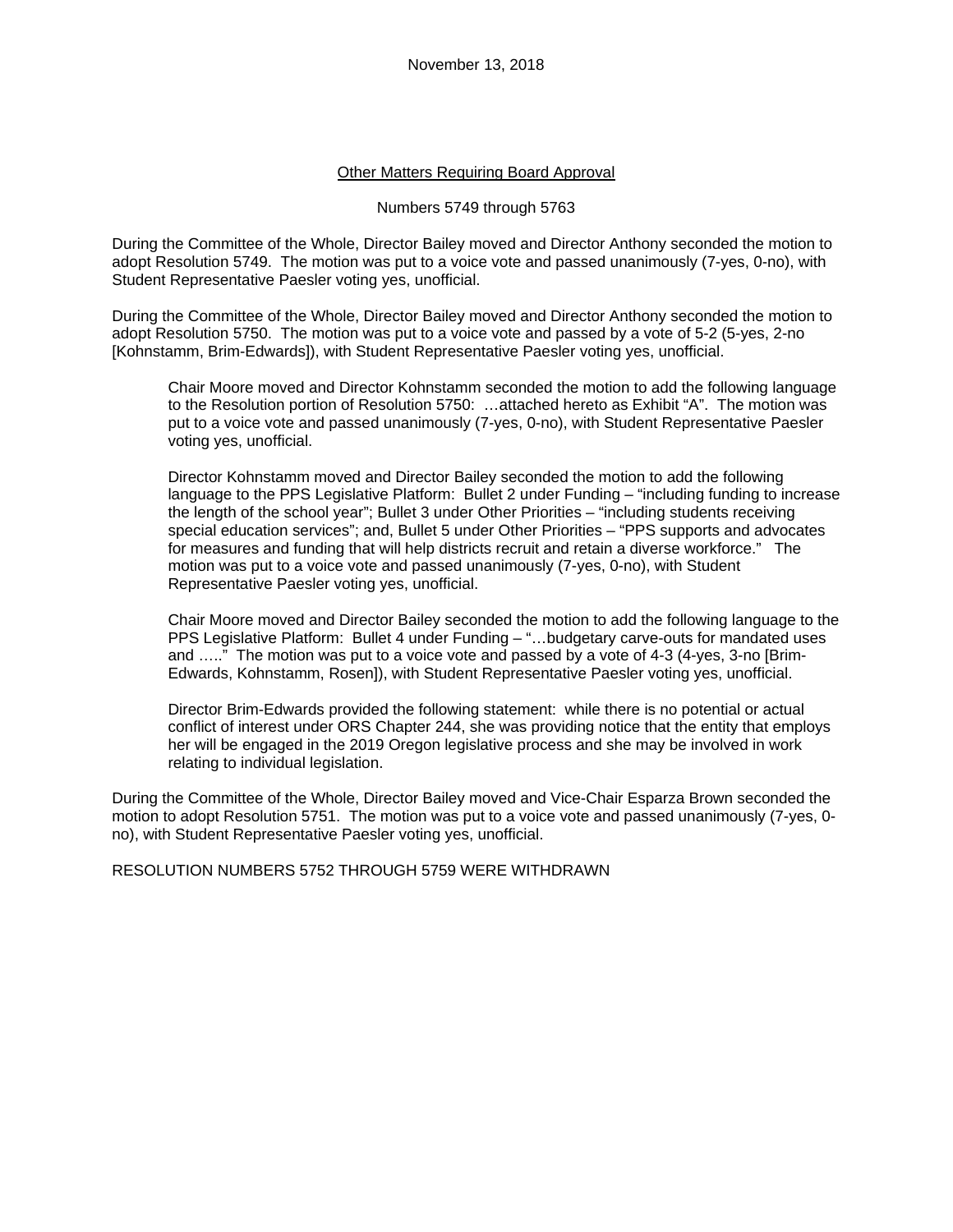During the Committee of the Whole, Director Kohnstamm moved and Vice-Chair Esparza Brown seconded the motion to adopt amended Resolution 5760. The motion was put to a voice vote and passed unanimously (7-yes, 0-no), with Student Representative Paesler voting yes, unofficial.

Director Brim-Edwards moved and Director Kohnstamm seconded the motion to amend Resolution 5760 by adding the following language as Number 2 under the Resolution: "The Board delegates authority to the Superintendent or his/her designee to approve and execute real estate transactions in which the total value of the transaction is at or below applicable delegation thresholds for District expenditure and revenue contracts, as set forth in PPS Public Contracting Rule 45-0200 (Authority to Approve and Execute District Contracts) and in which the transaction can be terminated by the District within 30 days or less. All other real estate transactions shall require Board approval. The Superintendent will provide a quarterly report to the board regarding leases signed below the delegation threshold." The motion was put to a voice vote and passed unanimously (7-yes, 0-no), with Student Representative Paesler absent.

During the Committee of the Whole, Director Kohnstamm moved and Vice-Chair Esparza Brown seconded the motion to adopt Resolution 5761. The motion was put to a voice vote and passed unanimously (7-yes, 0-no), with Student Representative Paesler absent.

Director Kohnstamm moved and Director Brim-Edwards seconded the motion to adopt Resolutions 5762 and 5763. The motion was put to a voice vote and passed unanimously (7-yes, 0-no), with Student Representative Paesler absent.

The Board voted unanimously to appoint Karen Weylandt, Dana White to four-year terms, and Richard L. Steinbruggee P.E., to a three-year term on the Bond Accountability Committee. The Board voted unanimously to re-appoint Bond Accountability Committee member Tom Peterson for an additional fouryear term.

The Board voted unanimously to add language into the Bond Accountability Charter that states "the committee will consist of 7 to 10 members."

The Board voted unanimously to accept the process for the Franklin High School Mascot Naming Process. In addition, they recommended that the Mascot Identification Committee include at least 4 students, one from each grade level and possibly members of student leadership. In addition, there should be at least two Franklin parent on the committee, 1 teacher and 1 classified staff, and 2 members of the Franklin High School Alumni Association, one being within the last 5 years. The Franklin principal will be the facilitator and would be allowed to vote, along with participating in selecting the members of the Committee. Interpreters will be provided at public meetings held by the committee and documents will be translated.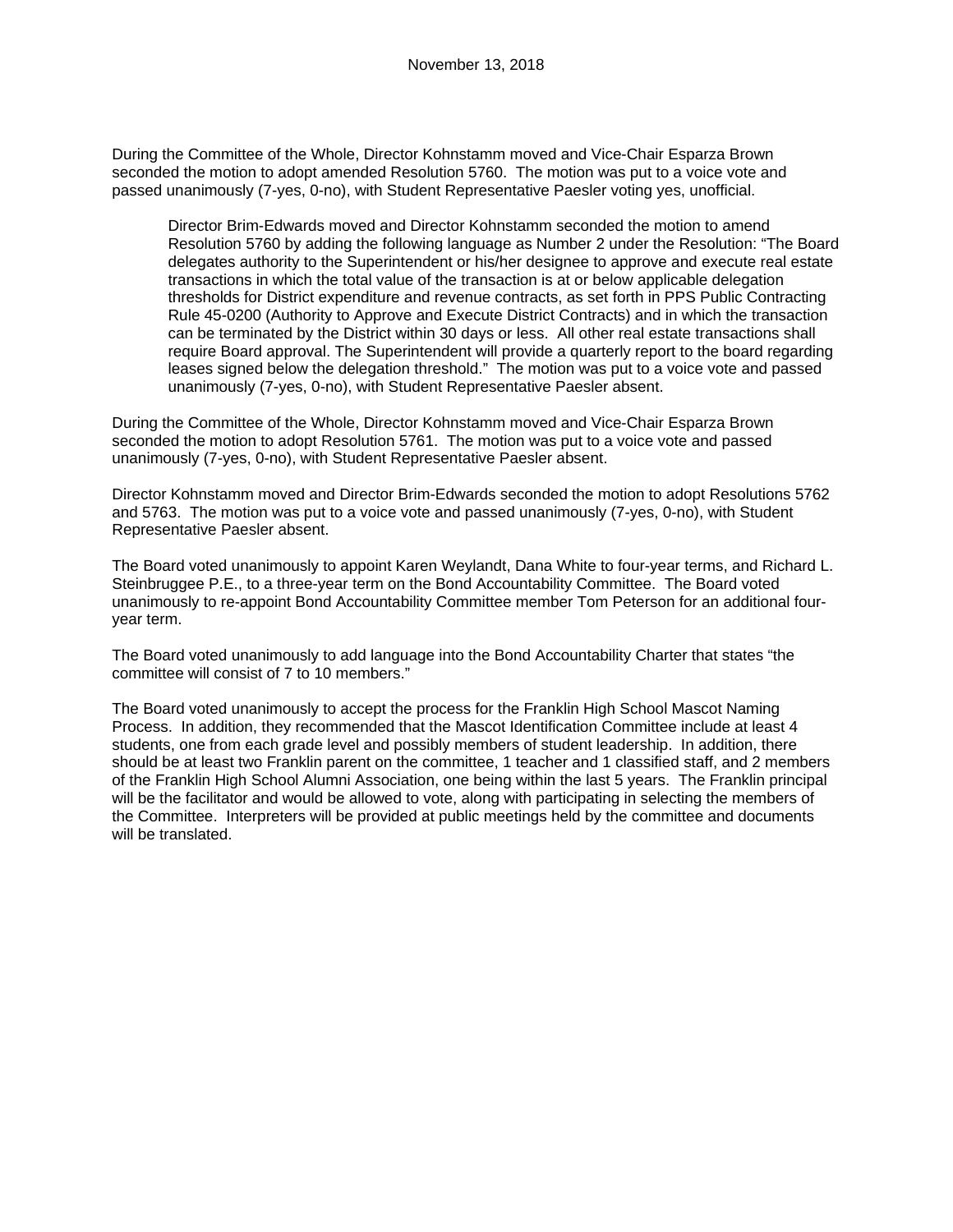### Resolution Proclaiming the Celebration of National Native American Indian Heritage Month in Portland Public Schools

### **RECITALS**

- A. Native American Indians are descendants of the original, indigenous inhabitants of what is now the United States;
- B. The Portland Metro region rests on the traditional lands of the Bands of the Chinook, Multnomah, Clackamas, Tualatin, Molalla, Kalapuya, Wasco, Cowlitz and Kathlamet tribes. These tribes established their communities in a resource rich area where they traded and fished along the rivers and harvested those natural resources that fed and maintained their families. In the 1950's, under Federal Relocation Policy a large segment of the Native population in the US was forced to relocate to several major cities of which Portland was one. This has added to the diversity of tribal representation in the region;
- C. Native American Indians people whose history is rich with those who positively influence and enrich our nation, our society, our region, our state, and our schools through their entrepreneurship, commitment to community service, deep value of justice and liberty, and social and cultural life;
- D. On August 3, 1990, President of the United States George H. W. Bush declared the month of November as National American Indian Heritage Month, thereafter commonly referred to as Native American Heritage Month;
- E. Native American Indians have made profound contributions and continue to make advances in education, medicine, art, culture, and public service and been a consistent and vital influence in our nation's growth and prosperity;
- F. The Portland Metro's Native American Indian Community is diverse and growing with the population estimated to be nearly 70,000. Currently, .06% percent of enrolled students in the Portland Public Schools are Native American Indian and .06%percent of our Native American Indian employees contribute to the accomplishment of PPS's mission;
- G. Understanding Native American Indian history is an important part of celebrating Native American Heritage Month; Background:
- H. The Oregon Indian Education Association introduced and Oregon Governor Brown signed into law Senate Bill 13, Tribal History/Shared History in the 2017 legislative session. This Bill called upon the Oregon Department of Education (ODE) to develop a statewide curriculum relating to the Native American experience in Oregon, including tribal history, tribal sovereignty, culture, treaty rights, government, socioeconomic experiences, and current events.

Tribal History/Shared History is one of 11 objectives identified in ODE's American Indian/Alaska Native State Plan, in which "Every school district in Oregon implements historically accurate, culturally embedded, place-based, contemporary, and developmentally-appropriate American Indian curriculum…" Oregon is one of several states adopting similar efforts to reaffirm the state's commitment in preserving tribal cultural integrity and the education of our citizens.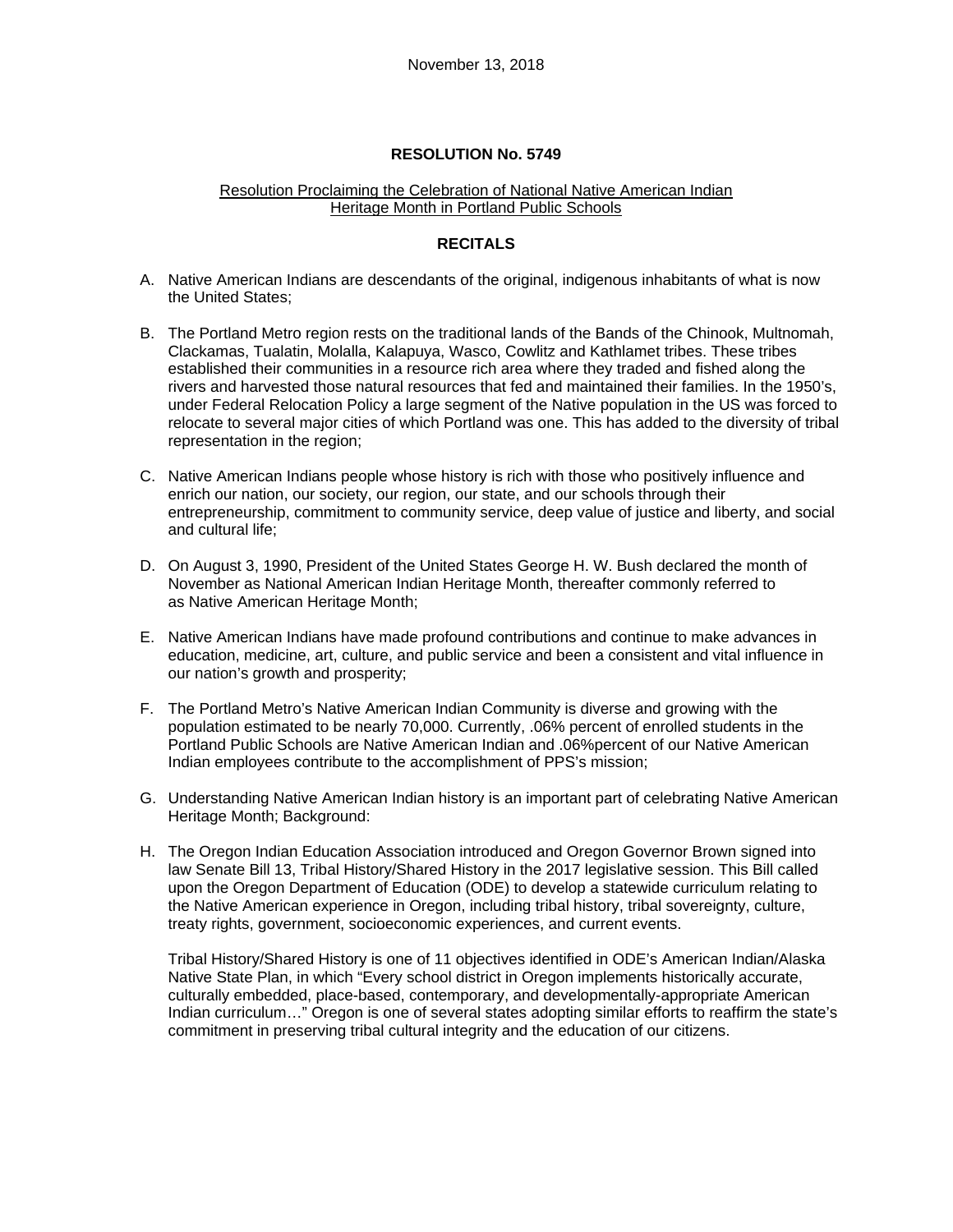In May 2018, ODE facilitated coordination of the creation of Essential Understandings of Oregon's American Indians, which will be used to develop American Indian curriculum and assessment tools for 4th, 8th, and 10th grades aligning with state standards in the following content areas: English Language Arts, Science, Math, Social Science, and Physical Education/Health. Education Northwest convened an advisory council comprised of representatives appointed from each of the 9 federally recognized tribes in Oregon, to begin drafting the Essential Understandings. The ODE will continue to work with the 9 federally recognized tribes to finalize the Essential Understandings during the 2018-19 school year. Portland Public Schools is supportive of this vital statewide work.

- I. Portland Public Schools has a Racial Education Equity Policy that states our commitment to affirmatively overcome the educational barriers that have resulted in a persistent, unacceptable achievement gap for students of color and to give each student the opportunity and support to meet his or her highest potential;
- J. Closing opportunity gaps while raising achievement for all students is the top priority of the Board of Education, the Superintendent and all district staff;
- K. The Portland Public Schools Board of Education believes each and every student is to be celebrated and appreciated for the distinct and vibrant contributions made by sharing cultures, language, ideas, beliefs and values within a school community.

# **RESOLUTION**

- 1. The Portland Public Schools Board of Education hereby promotes November 1 through November 30th as Native American Indian Heritage Month and encourages staff, students, and community to observe, recognize, and celebrate the culture, heritage, and economic contributions of Native Americans to our Oregon and the United States through culturally relevant activity, and to learn from the past and understand the experiences that have shaped the United States.
- 2. The Superintendent or his designee shall work with all schools in the district to recognize Native American Indian Heritage Month through culturally relevant lessons and activities.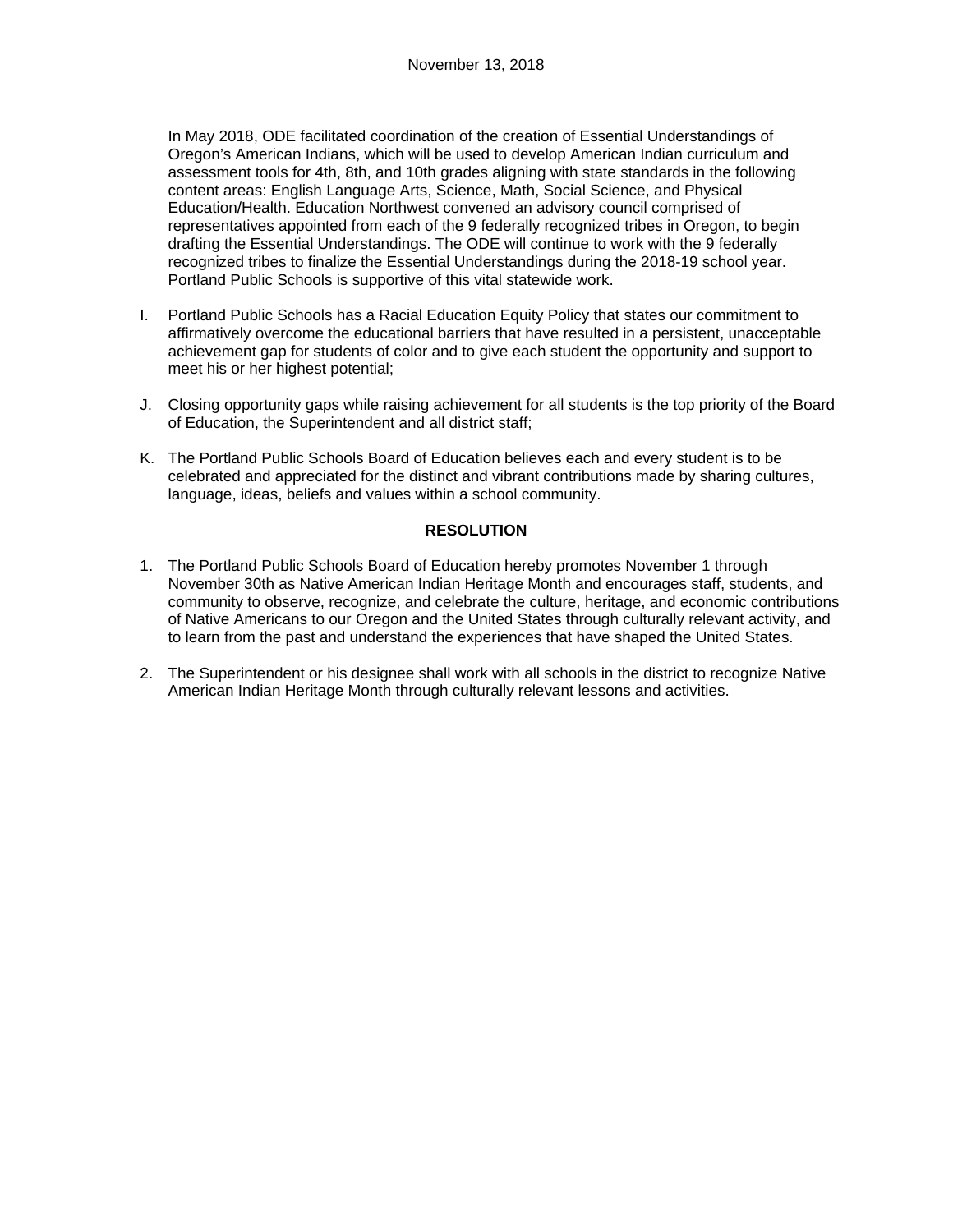#### 2019 State Legislative Platform

### **RECITALS**

- A. In January the Oregon Legislature will convene the 2019 Regular Legislative Session during which hundreds of bills affecting education will be introduced and debated.
- B. Additionally, the Legislature will approve a budget for the 2019-2021 biennium that will contain the State School Fund, the primary funding source for K-12 education in Oregon and for Portland Public Schools.
- C. The PPS Board recognizes that legislative advocacy is essential for the District and for our ability to affect education public policy in Oregon.
- D. Portland Public Schools' first and foremost priority for the 2019 Regular Legislative Session is for the legislature to provide robust funding for advancing student achievement in every school district in Oregon.
- E. The district is calling on the legislature to tackle real revenue reform so the state can reconnect to adequate funding for education as outlined by the Quality Education Commission and to support increased investments in other essential services.
- F. Portland Public Schools will advocate for increased investments in programs that support the social and emotional well-being of our students and their families.
- G. The district will also strongly support measures that enhance the ability of PPS to advance student achievement, close the opportunity gap for historically underserved students and enhance equity in the district and statewide.
- H. The legislative platform was developed through consultation with district staff, board members, and other state-wide associations and partners.

# **RESOLUTION**

The Board adopts the 2019 State Legislative Platform, attached hereto as Exhibit A, as the formal position of the Board of Education for the 2019 Regular Legislative Session focusing on priority areas of student achievement and safety, education funding, expanded learning opportunities and workforce diversity and development.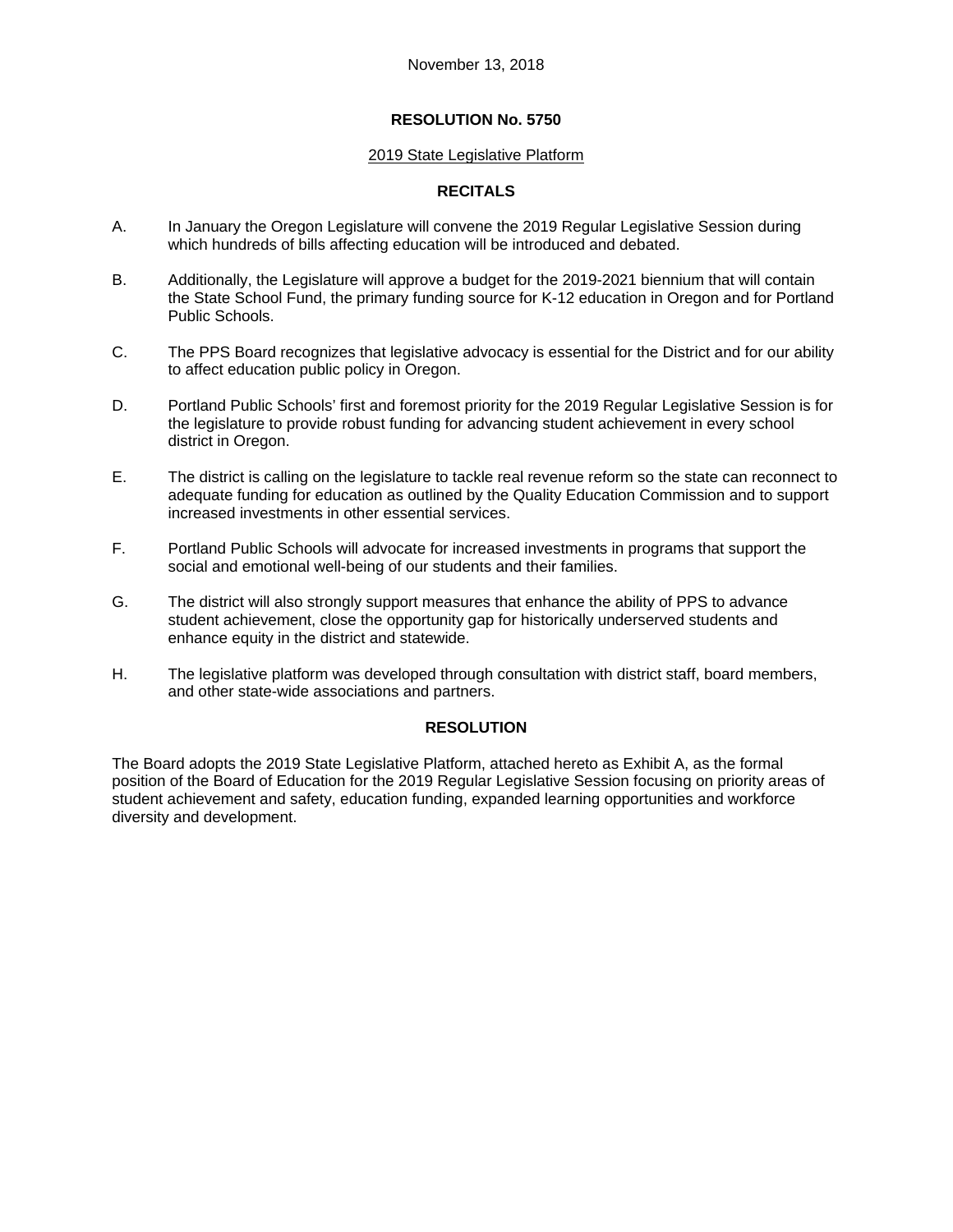# **Exhibit A**

# **Portland Public Schools' top priority for the 2019 Legislative Session is to secure robust funding for advancing student achievement.**

There is no better long-term investment in the state than ensuring a high quality public education for every child.

During the 2019 legislative session, Portland Public Schools will work vigorously with our education coalition partners to ensure that education is prioritized in all state funding decisions.

# *Funding*

- PPS will advocate for a substantial investment and expansion of the full spectrum of education, from early learning through K‐12, higher education and workforce development and job training.
	- o PPS will advocate for a \$10.7 Billion appropriation for the State School Fund, to fully fund the Quality Education Model for K‐12.
- PPS will advocate for major revenue reform, including funding to increase the length of the school year, to support increased investments in education and all other essential services.
- PPS believes that students' social and emotional well-being is critical to their academic success and that school districts are increasingly responsible for and morally obligated to respond to the well‐being needs of students and their families. Therefore, PPS supports and will advocate for substantial additional funding to address the social determinants of health and education such as anti‐poverty programs, human services, access to health care, housing and other investments to support the stability and well‐ being of Oregon's families.
- PPS opposes budgetary carve‐outs for mandated uses and unfunded mandates that do not include the requisite funding to successfully implement the mandate.
- PPS will advocate for major tax reform to provide revenue sufficient for the state to fulfill its responsibilities and reasonable measures to bring greater control over mandated expenditures and unsustainable cost drivers such as PERS and health insurance, thus allowing a more efficient leveraging of the current base investment.
- PPS supports and will continue to advocate for direct state investment in school district capital needs as a way of tackling the problems facing an aging education infrastructure, including efforts to address environmental health and safety issues, and support community resiliency after a seismic event. PPS encourages the state to advocate at the federal level for additional investment in public education infrastructure.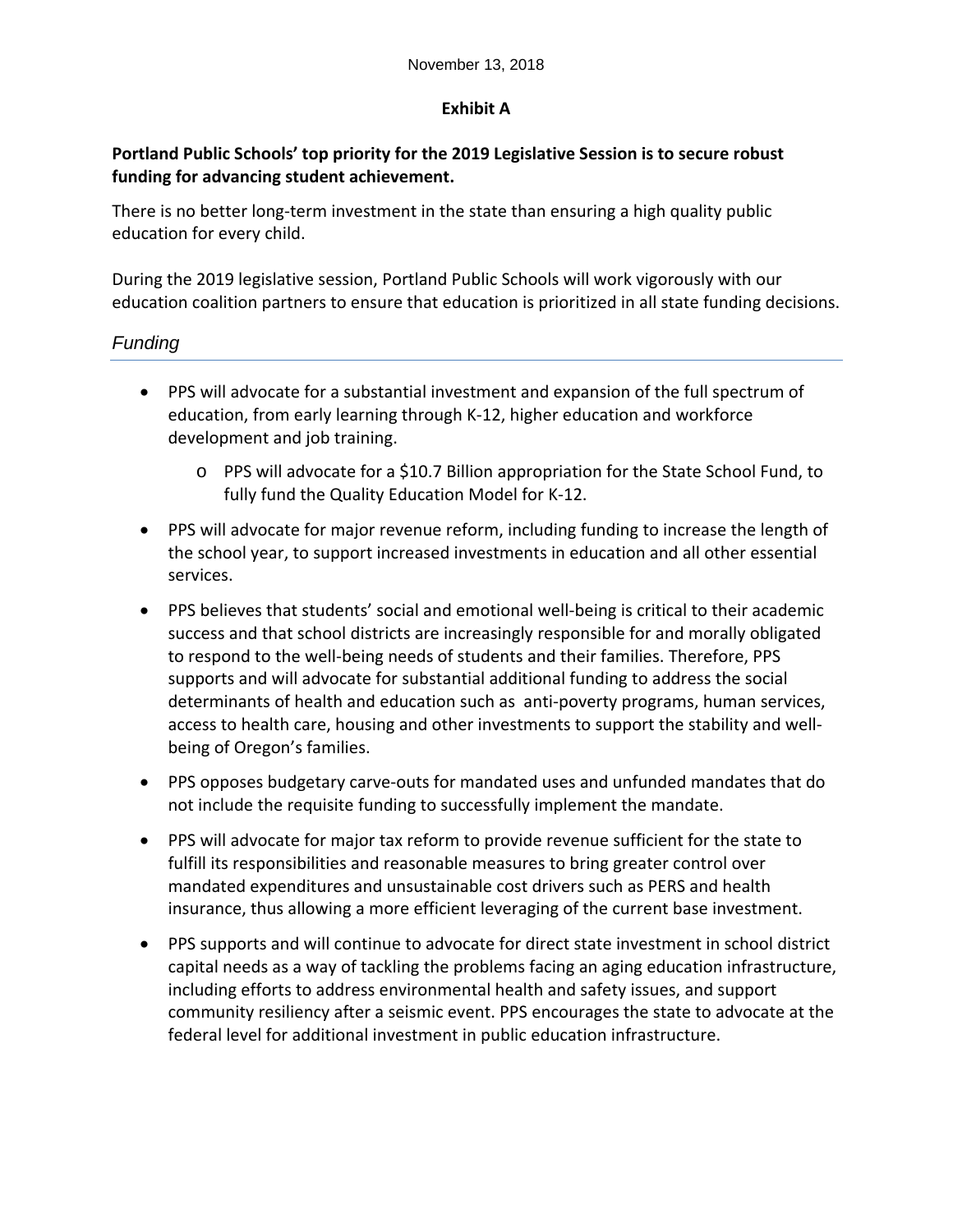- PPS will advocate for measures that promote safe and welcoming school environments for all our students and staff, regardless of race, ethnicity, immigration status, or gender identity.
- PPS will lead efforts to pass legislation to enhance the capacity of the state and school districts to protect students against adult misconduct.
- PPS supports and will advocate for legislation and funding to promote improved academic outcomes for all students and close the opportunity gap for historically underserved students, including students receiving special education services.
- PPS supports and will advocate to expand and enhance career and technical education programs through Measure 98. Additionally, PPS supports increased access for high school students to high-quality post-secondary programs with seamless transferability of credits earned.
- PPS supports and will advocate for measures that will help districts attract and retain a diverse workforce reflective of the students they serve. PPS supports and advocates for measures and funding that will help districts recruit and retain a diverse workforce.
- PPS supports and will advocate for measures that promote high-quality professional learning opportunities for staff.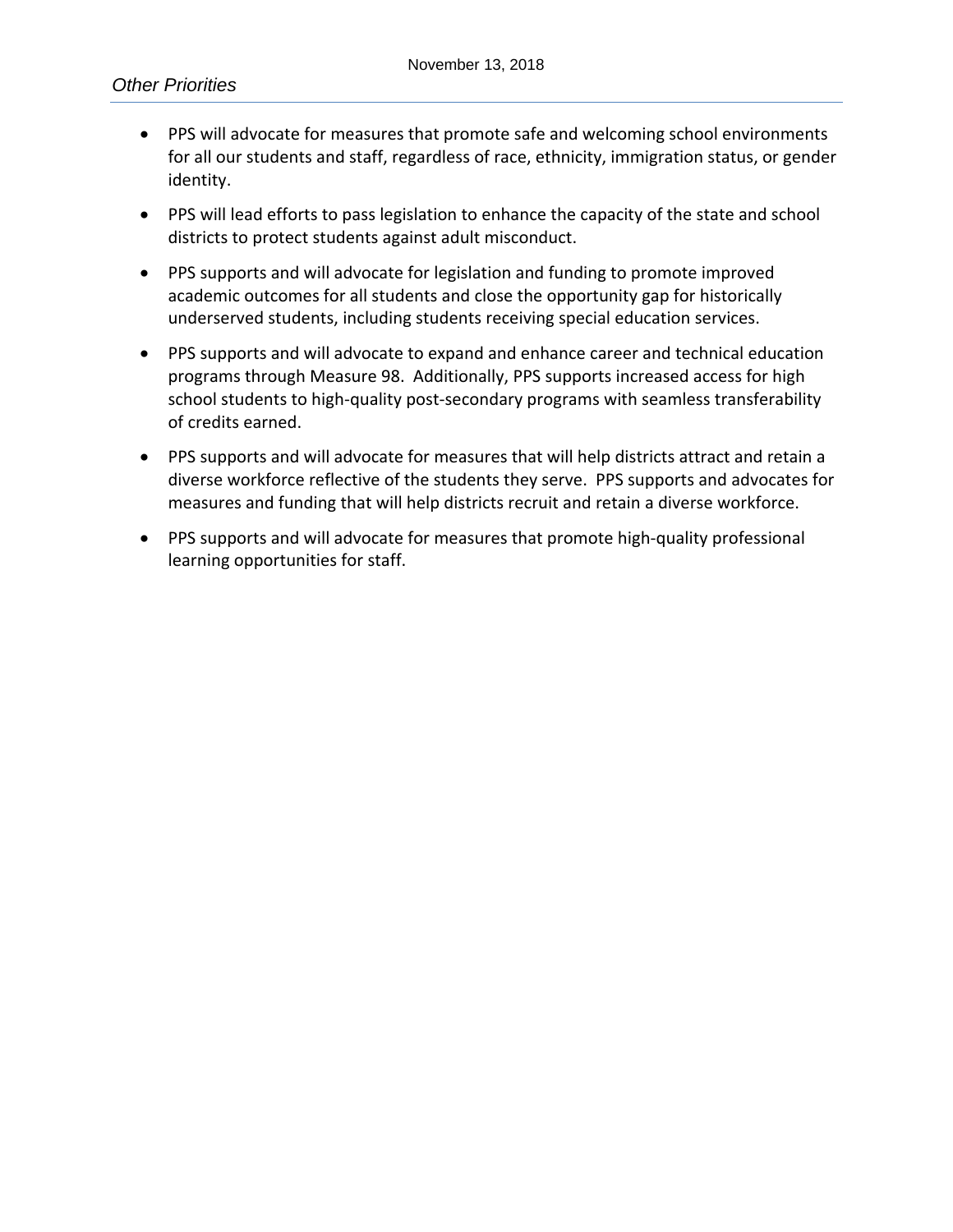### School Boundary Revision for Gray and West Sylvan Middle Schools and Lincoln and Wilson High Schools

### **RECITALS**

- 1. School Board Resolution 5256, adopted April 6, 2016, changed program locations and school boundary lines for 15 of 17 schools and programs in the Lincoln and Wilson clusters.
- . 2. A recent review identified a small portion of resolution language that 1) did not align with the maps shared with parents and 2) did not reflect the stated intent of the Board of Directors at the time of the decision.
- 3. The proposed school boundary revision, as described below and shown in Exhibit A, would replace the language in recital 10.b.1 of Resolution 5256 with the following:
	- a. "The area of the Bridlemile boundary that begins at the intersection of SW Scholls Ferry Rd and the eastern property line of 2744 SW Scholls Ferry Rd., south to the western property line of Fanno Creek Natural Area, west along SW Raleighwood Ct to SW Scholls Ferry Rd and southwest to the Washington County Line"
- 4. The changes correct an error in a street reference (SW Raleighwood Court replaces "SW Scholls Ferry Court) and will result in the same high school transit routes for students living in proximity to and along both sides of SW Scholls Ferry Road.
- 5. Households in the boundary reconciliation area were notified of the proposed change and informed of meeting dates when the PPS Board would be discussing and deciding the change, as required in PPS 4.10.047-AD.
- 6. Individualized letters will be sent to families of the 17 PPS students who live in the boundary revision area describing their specific school assignment options:
	- a. Students will be assigned to West Sylvan MS at the end of  $5<sup>th</sup>$  grade, and Lincoln HS at the end of  $8<sup>th</sup>$  grade.
	- b. Students may also request transfer to Gray MS and Wilson HS.
	- c. Students currently enrolled in PPS middle or high schools will not be required to change schools because of the boundary reconciliation.

# **RESOLUTION**

- 1. The Board of Education hereby adopts the revised school boundary reconciliation for Gray and West Sylvan middle schools and Lincoln and Wilson high schools, as described in Exhibit A.
- 2. The Board directs the Superintendent to notify schools and families of the change and initiate transportation routing and other operational adjustments to support effective implementation of this plan.

*B. Martinek*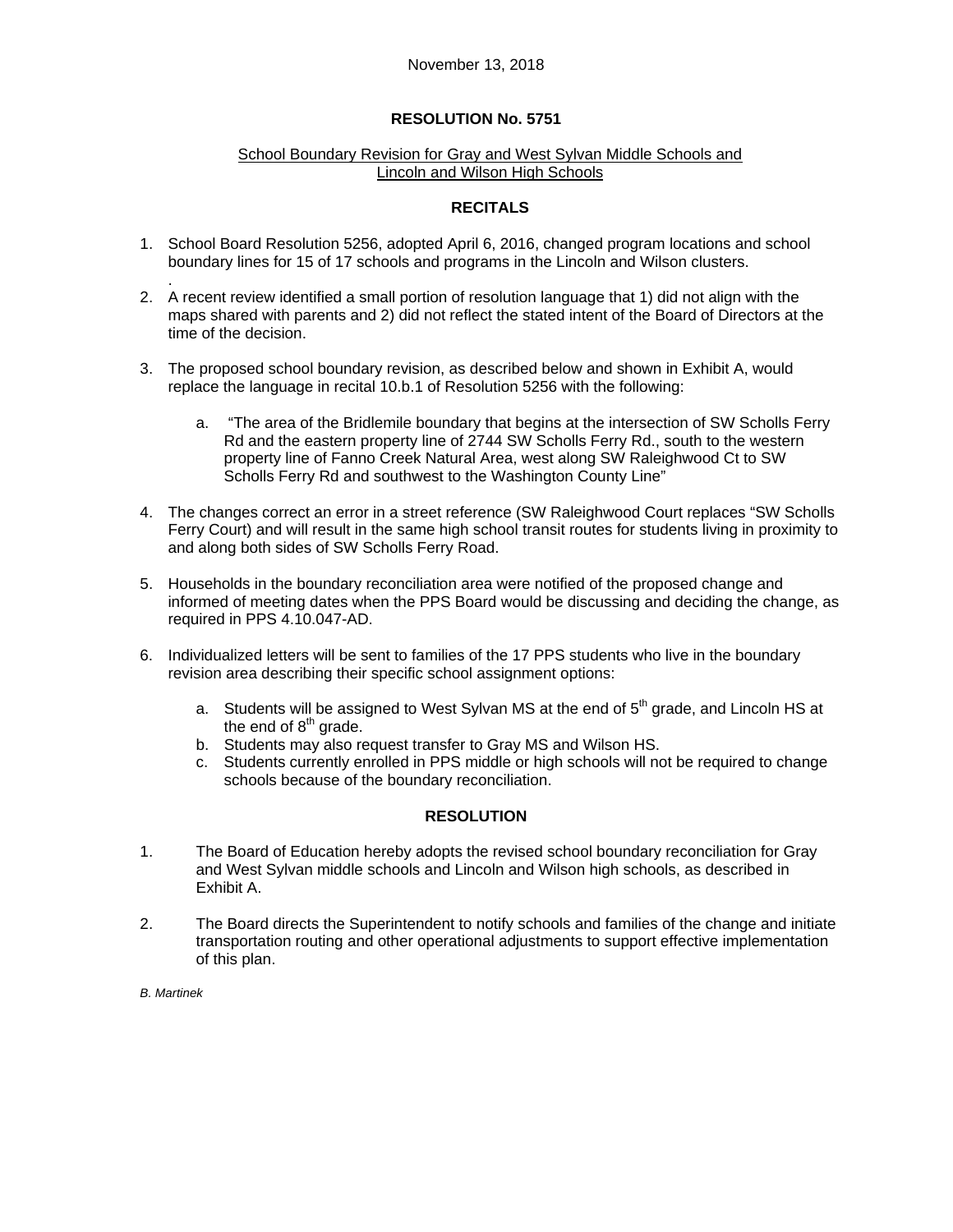

er I. **HAMILTON WAY** 

 $0.25$ 

Miles

Ω

道

60TH PL

 $\equiv$ 

 $58TH DR<sub>2</sub>$ Π 48 GAM Q al limeta a se 小川 u 三足 中国 -6

PATTON RD

**Fanno Creek Natural Area** 

感



HEWE<sup>K</sup>

PALLO

**Pro** 

SSTAL OF

WOODS CT

**SOF RE** 

ے ادا در

画

د د

55TH DR

ୖ

 $k_0 = \frac{1}{k-1}$ 

WINDSOR CT

**S7TH** 

**AVE** 

GROVER

 $AV_{\mathcal{E}}$ 

**S7TH** 

繭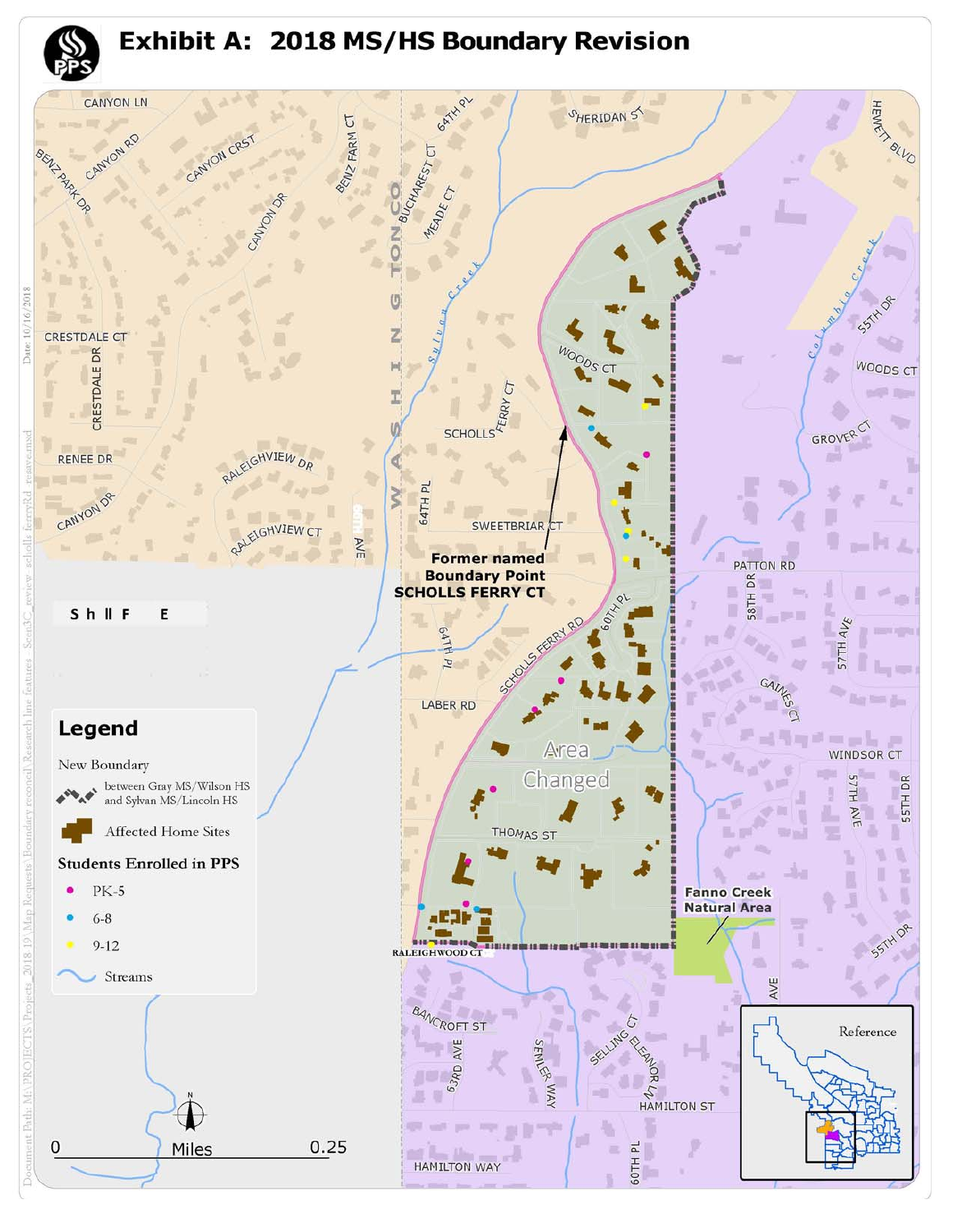### November 13, 2018

# *Resolution 5751: School Boundary Reconciliation for Gray and West Sylvan Middle Schools and Lincoln and Wilson High Schools*

A portion of the boundary line between West Sylvan MS/Lincoln HS and Gray MS/Wilson High School can be described as beginning at the intersection of SW Scholls Ferry Rd. and the eastern property line of 2744 SW Scholls Ferry Rd., south to the western property line of the Fanno Creek Natural Area, west along SW Raleighwood Ct. to the intersection of SW Raleighwood Ct. and SW Scholls Ferry Rd.

The new boundary can be described by the following criteria

From Scholls Ferry Rd at the approximate address point of 2744 head south along:  $\overline{1}$  at ID

|          | Tax Lot ID                                                                                    |
|----------|-----------------------------------------------------------------------------------------------|
|          | 1S1E07BA-02000                                                                                |
|          | 1S1E07BC-00100                                                                                |
|          | 1S1E07BC-02200                                                                                |
|          | 1S1E07BC-02300                                                                                |
| poundary | 1S1E07BC-04500                                                                                |
|          | 1S1E07BC-04900                                                                                |
| new      | 1S1E07CB-00100                                                                                |
| ৳        | 1S1E07CB-00200                                                                                |
| side     | 1S1E07CB-00300                                                                                |
|          | 1S1E07CB-00400                                                                                |
| west     | 1S1E07CB-00500                                                                                |
|          | 1S1E07CB-03800                                                                                |
| along    | 1S1E07CB-04100                                                                                |
|          | 1S1E07CB-STR                                                                                  |
| n<br>≘   | 1S1E07CC-00100                                                                                |
|          | 1S1E07CC-00101                                                                                |
| Taxlot   | 1S1E07CC -00200 at 180 feet from start of parcel line turns 90 degrees and heads due west and |
|          | continues as TLID 1S1E07CC -00200                                                             |
|          | 1S1E07CC-TR-B                                                                                 |
|          | 1S1E07CC-TR-C                                                                                 |

and leads to corner vertex of:

Steet segment

SW RALEIGHWOOD CT 6300 6499

And proceeds west to Scholls Ferry Rd and terminates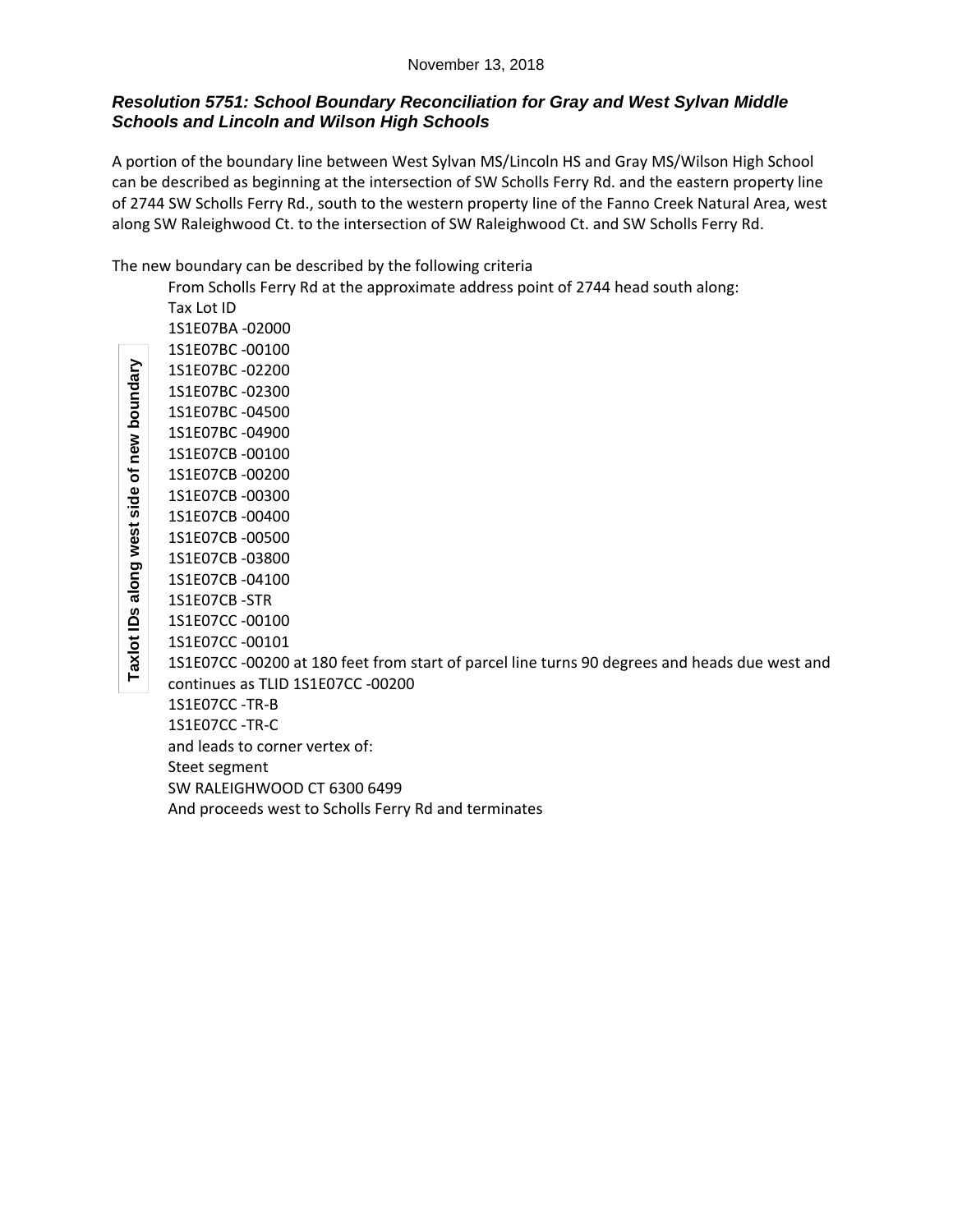# **RESOLUTIONS 5752 THROUGH 5759 WITHDRAWN**

# **RESOLUTION No. 5760**

### Amendment of Disposition of Surplus Real Property Policy 8.70.40-P and Rescission of Real Estate Transaction Process 8.70.041-P

# **RECITALS**

- A. In Spring 2018, the Board of Education Finance, Audit, and Operations (FAO) Committee began the process of reviewing and amending Policies 8.70.040-P (Disposition of Surplus Real Property) and 8.70.41-P (Real Estate Transaction Process) ("Real Estate Policies"). Those changes were designed to clarify the District's duty to maintain and preserve its real property assets, to clarify the objectives of any real estate transaction, and to solidify the process for real estate transactions. FAO did not complete the policy work before the committee was suspended.
- B. On September 20, 2018, the Board Policy & Governance Committee resumed review of the Real Estate Policies and recommends amending 8.70.040 and rescinding 8.70.041.
- C. On October 2, 2018, the Board presented the first reading of the Real Estate Policies
- D. On October 16, 2018, the Policy & Governance Committee considered and then recommended a proposed amendment to policy 8.70.040-P ("Amendment No. 1"). Amendment No. 1 was posted on the Board draft policy page on the District web site on October 22, 2018.
- E. Per District policy, the public comment was open for at least 21 days, and no comments were received.

### **RESOLUTION**

- 1. The Board hereby amends Disposition of Surplus Real Property Policy 8.70.40-P, rescinds Real Estate Transaction Process 8.70.041-P, and instructs the Superintendent to amend as necessary any administrative directives derived from these policies.
- 2. The Board delegates authority to the Superintendent or his/her designee to approve and execute real estate transactions in which the total value of the transaction is at or below applicable delegation thresholds for District expenditure and revenue contracts, as set forth in PPS Public Contracting Rule 45-0200 (Authority to Approve and Execute District Contracts) and in which the transaction can be terminated by the District within 30 days or less. All other real estate transactions shall require Board approval. The Superintendent will provide a quarterly report to the board regarding leases signed below the delegation threshold.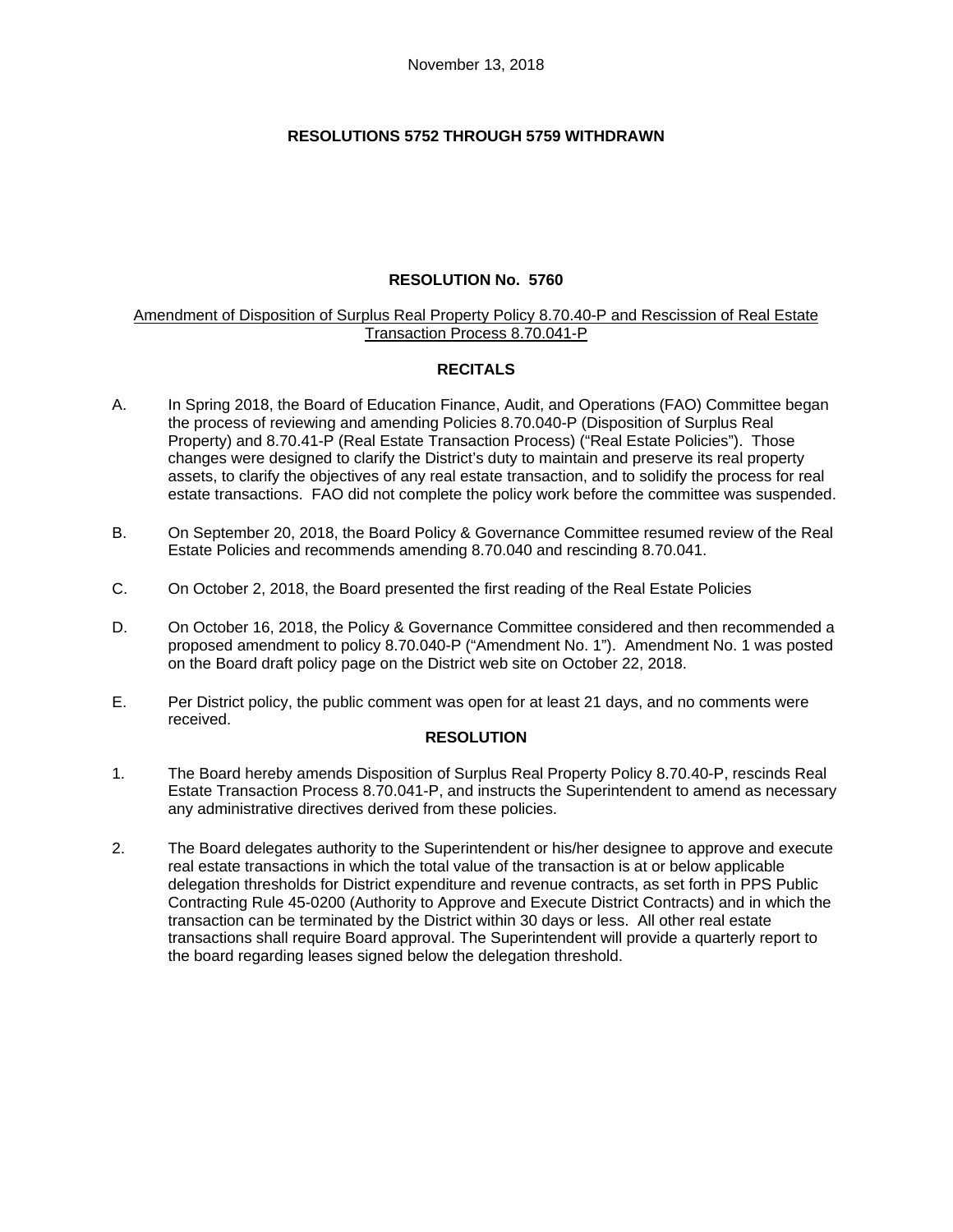#### Rescission of Public Information Program Policy 7.30.010-P, Teacher Transfers Policy 5.20.060-P, Noncontractual Grievance Procedure Policy 5.40.020-P, and Recommendations on Employment of Relatives Policy 5.60.015

# **RECITALS**

- A. On September 20, 2018, the Board of Education's Policy and Governance Committee reviewed and considered the necessity and relevance of:
	- a. Public Information Program Policy 7.30.010-P
	- b. Teacher Transfers Policy 5.20.060-P
	- c. Non-contractual Grievance Procedure Policy 5.40.020-P, and
	- d. Recommendations on Employment of Relatives Policy 5.60.015
- B. On October 2, 2018, the Board presented the first reading of each of those policies for rescission.
- C. Per District policy, the public comment was open for at least 21 days, and no comments were received.

# **RESOLUTION**

The Board hereby rescinds each of the following policies: Public Information Program Policy 7.30.010-P, Teacher Transfers Policy 5.20.060-P, Non-contractual Grievance Procedure Policy 5.40.020-P, and Recommendations on Employment of Relatives Policy 5.60.015, and instructs the Superintendent to rescind any administrative directives derived from these policies.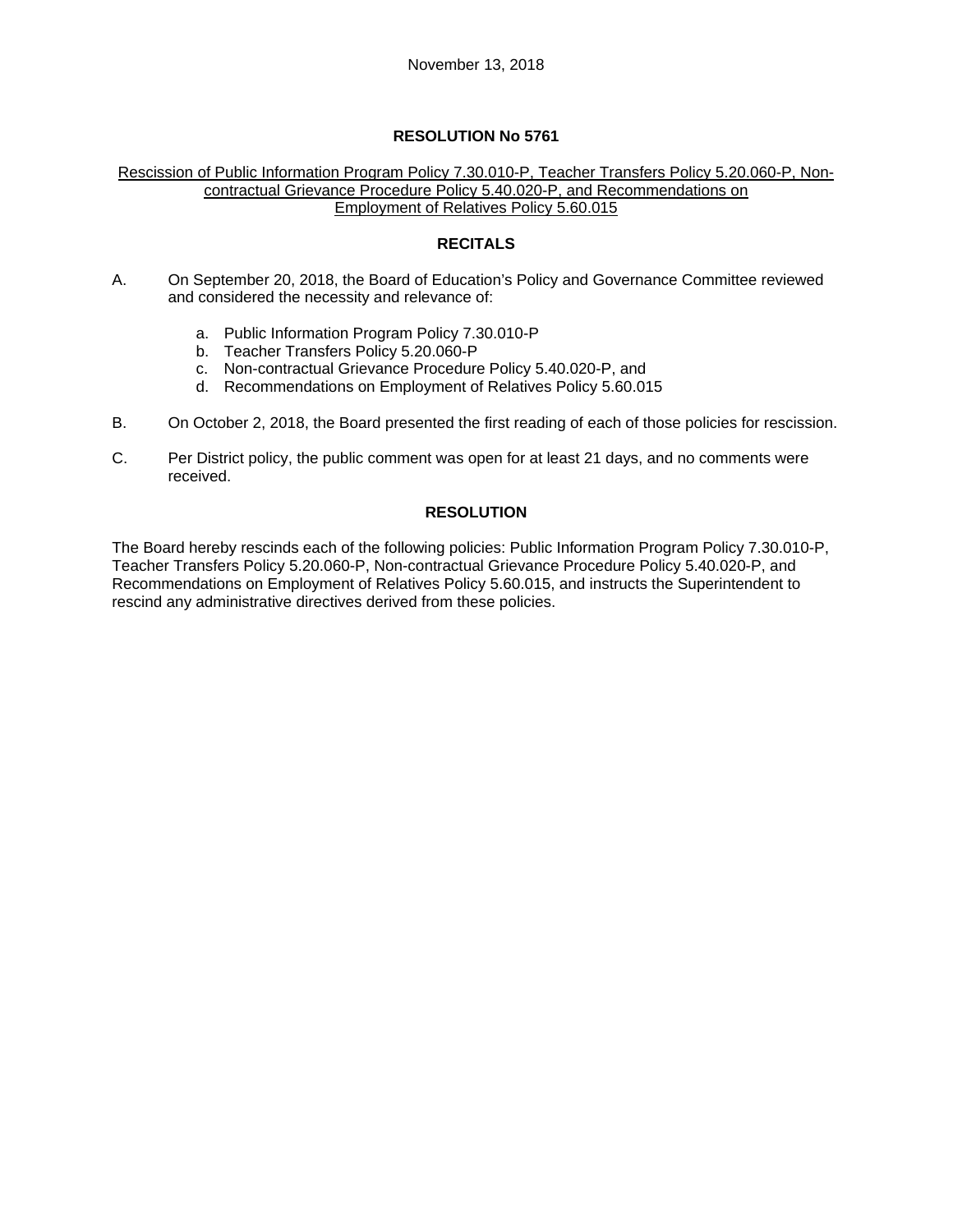### Authorization for Off-Campus Activities

# **RECITAL**

Portland Public Schools ("District") Policy 6.50.010-P ("Off-Campus Activities") requires the Board of Education ("Board") consent to student out-of-state travel.

### **RESOLUTION**

The Board has reviewed the request for out-of-state travel. All required documents have been submitted to the Risk Management Department. The Superintendent recommends that the Board consent to the student out-of-state travel for the below request:

| Date(s)           | School,<br>Course, and<br>Number of<br><b>Students</b>          | <b>Purpose of Travel</b>                                                                                       | <b>Travel Destination</b>              | <b>Estimated Cost</b>  |
|-------------------|-----------------------------------------------------------------|----------------------------------------------------------------------------------------------------------------|----------------------------------------|------------------------|
| 11/30/18          | Astor 4 <sup>th</sup><br>Grade Class:<br>36 students            | Students will learn<br>about Native Americans<br>of the Pacific Northwest                                      | Lelooska Cultural Center<br>Ariel, WA  | \$6.00 per<br>student  |
| 11/30/18          | <b>Beaumont</b><br>Jazz Group;<br>21 students                   | Performance and<br>educational clinic to<br>develop jazz style<br>appropriate to age level                     | <b>Clark College</b><br>Vancouver, WA  | \$400.00               |
| 12/1/18           | <b>Beaumont</b><br>Jazz Group,<br>21 students                   | Performance and<br>educational clinic to<br>hear other students.<br>perfect and study jazz<br>style            | Skyview High School<br>Vancouver, WA   | \$225.00               |
| 4/5-4/8 2019      | Lincoln<br>Choir,<br>40 students                                | Performance, travel,<br>community building                                                                     | Victoria, BC                           | \$560 per student      |
| 11/30/18          | Beverly<br>Cleary Two<br>$4th$ Grade<br>Classes, 57<br>students | Experience an authentic<br>northwest Native<br>American storytelling<br>performance                            | Lelooska Cultural Center<br>Ariel, Wa  | \$14 per student       |
| 11/16-11/19, 2018 | Cleveland, 5-<br>10 Students                                    | Honor Group<br>opportunity to rehearse<br>and perform with other<br>excellent musicians                        | Sea Tac, WA                            | \$356 per student      |
| 1/24/19           | Gray MS, 25<br>students                                         | Participate in Middle<br>School Jazz Festival                                                                  | Clark College,<br>Vancouver, WA        | \$450                  |
| 4/12-16 2019      | Franklin HS.<br>110 students                                    | <b>Disney Performing Arts:</b><br>Present and perform,<br>college visit, listen and<br>watch L.A. Philharmonic | Los Angeles and Anaheim,<br>California | \$1,000 per<br>student |

# **AUTHORIZATION FOR OFF-CAMPUS ACTIVITIES**